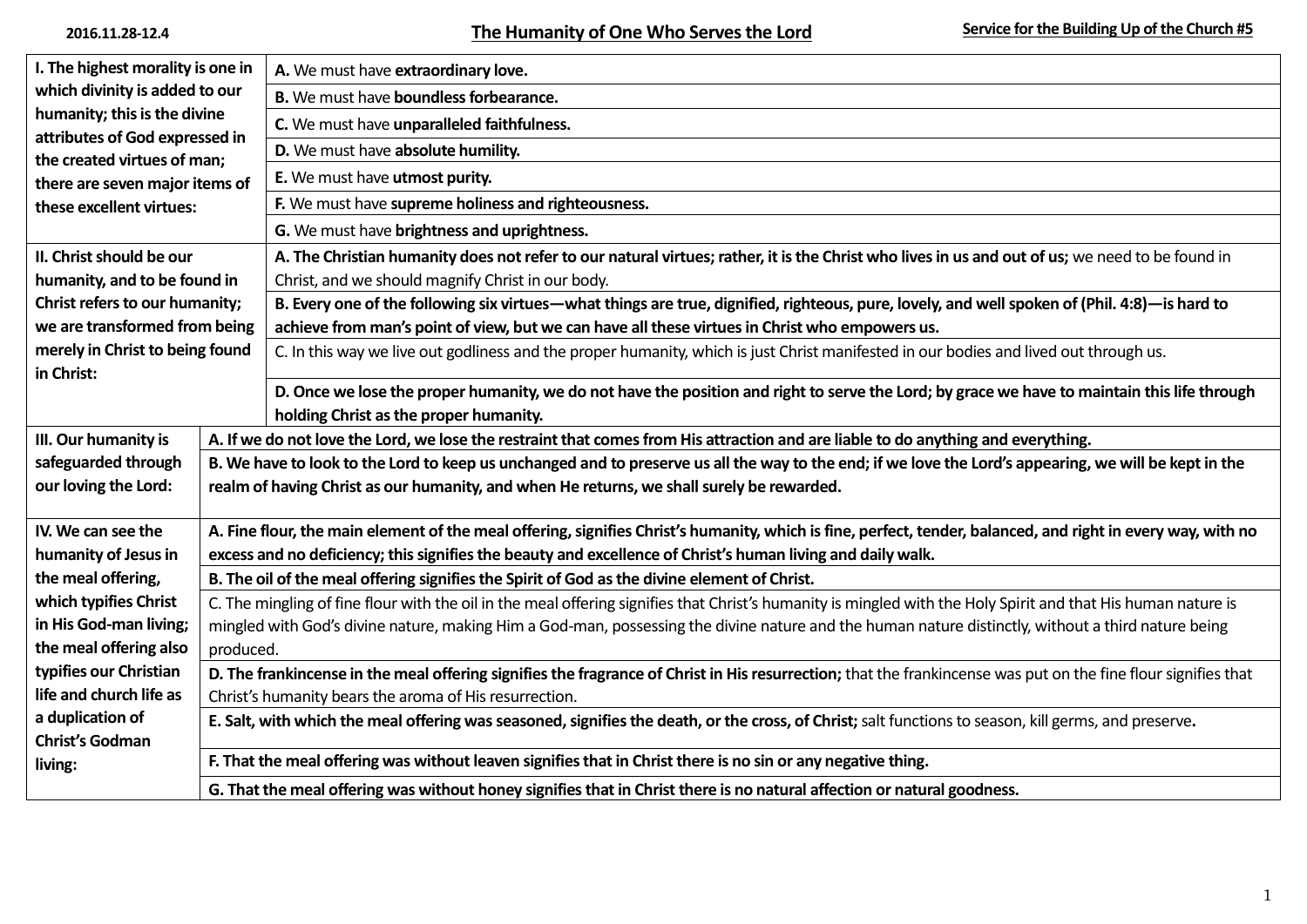| V. If we eat Christ as the meal offering, we will become what we eat and live by what we eat; by exercising our spirit to touch the Spirit consolidated in the Word, we eat the   |                                                                                                                                                                  |                                                                                                                  |  |  |
|-----------------------------------------------------------------------------------------------------------------------------------------------------------------------------------|------------------------------------------------------------------------------------------------------------------------------------------------------------------|------------------------------------------------------------------------------------------------------------------|--|--|
| human life and living of Jesus, we are constituted with Jesus, and the human living of Jesus becomes our human living.                                                            |                                                                                                                                                                  |                                                                                                                  |  |  |
| VI. The Spirit, who                                                                                                                                                               | A. This Spirit, who is the living water that we drink and that is flowing out from within us, is constituted with the humanity of Jesus; without the humanity of |                                                                                                                  |  |  |
| was not yet because                                                                                                                                                               | Jesus, there could never be such a Spirit.                                                                                                                       |                                                                                                                  |  |  |
| Jesus had not yet                                                                                                                                                                 | B. Without the human essence the Spirit of God could not be the flowing water of life; if God would be a flowing river of life, He must be constituted with      |                                                                                                                  |  |  |
| been glorified in                                                                                                                                                                 | the human nature of Jesus.                                                                                                                                       |                                                                                                                  |  |  |
| resurrection, is the                                                                                                                                                              | C. "There is now the Spirit of the glorified Jesuswe have received Him to stream into us, to stream through us, and to stream forth from us in rivers of         |                                                                                                                  |  |  |
| Spirit with the                                                                                                                                                                   | blessing" (Andrew Murray).                                                                                                                                       |                                                                                                                  |  |  |
| humanity of Jesus;                                                                                                                                                                | D. We must consider who this "Me" is in                                                                                                                          | 1. To have the flow of life, we all must drink of the humanity of Jesus; we must drink not only of the Spirit of |  |  |
| the Spirit today has                                                                                                                                                              | Jesus' words: "If anyone thirsts, let him                                                                                                                        | God but also of the Spirit of an exalted person, the Spirit of an exalted man.                                   |  |  |
| been constituted                                                                                                                                                                  | come to Me and drink"; this "Me" is not                                                                                                                          | 2. We need to drink of the resurrected and ascended man, Jesus; the bountiful supply is not merely of the        |  |  |
| with the glorified                                                                                                                                                                | just the divine person but the man Jesus;                                                                                                                        | Spirit of God but of the Spirit of Jesus Christ.                                                                 |  |  |
| humanity of Jesus:                                                                                                                                                                | hence, when we come to Jesus to drink of                                                                                                                         | 3. Our Christian living must be up to the standard of the humanity of Jesus; we should not be naturally human    |  |  |
| John 7:38 He who                                                                                                                                                                  | Him, we come to drink of this man; we                                                                                                                            | but "Jesusly" human.                                                                                             |  |  |
| believes into Me, as                                                                                                                                                              | drink not only of His divinity but even the                                                                                                                      | 4. We are drinking of the Spirit of Jesus for the humanity of Jesus; if we are drinking daily of the Spirit of   |  |  |
| the Scripture said,                                                                                                                                                               | more of His humanity:                                                                                                                                            | Jesus, whatever we are will be a flow of life that will satisfy not only ourselves but also others.              |  |  |
| out of his innermost                                                                                                                                                              | E. We must enjoy the Spirit of the humanity of Jesus for the church service, for our daily walk, and for the Lord's recovery.                                    |                                                                                                                  |  |  |
| being shall flow                                                                                                                                                                  | 2 Tim. 3:1 But know this, that in the last days difficult times will come. 2 For men will be lovers of self, lovers of money, boasters, arrogant, revilers,      |                                                                                                                  |  |  |
| rivers of living water.                                                                                                                                                           | disobedient to parents, unthankful, unholy, 3 Without natural affection, implacable, slanderers, without self-control, savage, not lovers of good, 4             |                                                                                                                  |  |  |
| 39 But this He said                                                                                                                                                               | Traitors, reckless, blinded with pride, lovers of pleasure rather than lovers of God, 5 Having an outward form of godliness, though denying its power; from      |                                                                                                                  |  |  |
| concerning the                                                                                                                                                                    | these also turn away.                                                                                                                                            |                                                                                                                  |  |  |
| Spirit, whom those                                                                                                                                                                | F. The believers are the salt of the earth, those who kill and eliminate the earth's germs of corruption and rottenness; the basic element of the salt is the    |                                                                                                                  |  |  |
| who believed into                                                                                                                                                                 | humanity of Jesus.                                                                                                                                               |                                                                                                                  |  |  |
| Him were about to                                                                                                                                                                 | G. The believers are the light of the world, those who let their light shine before men to dispel the world's darkness; we can be the light only by taking the   |                                                                                                                  |  |  |
| receive; for the                                                                                                                                                                  | humanity of Jesus.                                                                                                                                               |                                                                                                                  |  |  |
| Spirit was not yet,                                                                                                                                                               |                                                                                                                                                                  |                                                                                                                  |  |  |
| because Jesus had                                                                                                                                                                 |                                                                                                                                                                  |                                                                                                                  |  |  |
| not yet been                                                                                                                                                                      |                                                                                                                                                                  |                                                                                                                  |  |  |
| glorified.                                                                                                                                                                        |                                                                                                                                                                  |                                                                                                                  |  |  |
|                                                                                                                                                                                   | A. We need to call on the name of the Lord out of a pure heart; when we call on the name of the Lord, we are really taking His humanity into us.                 |                                                                                                                  |  |  |
| VII. The way to                                                                                                                                                                   | B. We need to breathe in every word of the God-breathed Scriptures; this is to pray-read and muse upon the word of God.                                          |                                                                                                                  |  |  |
| enjoy the humanity                                                                                                                                                                | C. We need to practice the Body life; we pursue Christ as righteousness, faith, love, and peace "with those" who call on the name of the Lord; with those        |                                                                                                                  |  |  |
| of Jesus is by five                                                                                                                                                               | indicates the Body life.                                                                                                                                         |                                                                                                                  |  |  |
| main items:                                                                                                                                                                       | D. We need to exercise our spirit (1 Tim. 4:7); "God has not given us a spirit of cowardice, but of power and of love and of sobermindedness".                   |                                                                                                                  |  |  |
|                                                                                                                                                                                   | E. We need to experience the Lord's being with our spirit to have the presence of grace.                                                                         |                                                                                                                  |  |  |
| VIII. We must pray for the entire situation of the Lord's recovery so that all the brothers and sisters in the local churches may have a full enjoyment of the humanity of Jesus. |                                                                                                                                                                  |                                                                                                                  |  |  |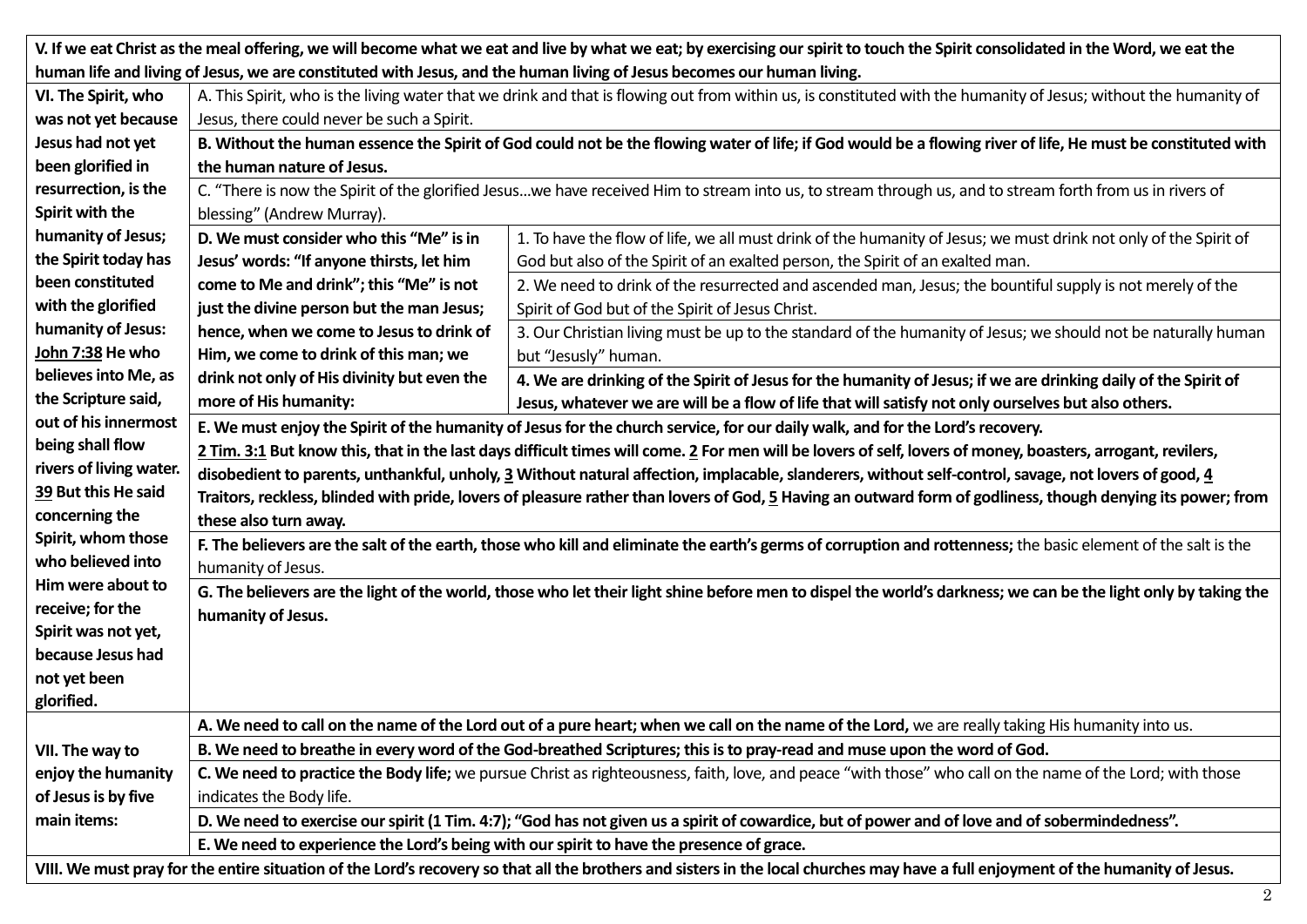## **Experience**

① **John6:57 As the living Father has sent Me and I live because of the Father, so he who eats Me, he also shall live because of Me.**

**In ourselves we cannot live a human life like that of the Lord Jesus. Only He can live such a life. But we can take Jesus at any time by coming to His word and exercising our spirits to pray-read the word. When we do this, we touch the Spirit, and the Spirit supplies us with Jesus as our nourishment. Since we are what we eat, the more we eat Jesus, the more we are constituted with Jesus. By our eating of Jesus' human living, His living becomes ours. The Spirit is within and the book is without. These two things added together are just Christ in His human life. When we exercise our spirit and pray-read the word, we touch the Spirit and enjoy Christ's human living. This is meal offering.**

Business life model: A major cause of hindering your usefulness lies in your biased humanity. If the balance of human nature is bad, people, things, and matters cannot be positioned correctly. For example, assuming the cause of success or failure of a project is 4/5 to Mr. A and 1/5 to Mr. B. In this case, it is necessary to properly allocate the praising and warning. However, if there is bias in the human nature of the leader who judges this, he cannot correctly evaluate it, and cannot guide people correctly.

② **What is the way to enjoy such a humanity? ...There are five main items.**

ⅰ**) The first was to call on the name of the Lord out of a pure heart. "Flee youthful lusts, and pursue righteousness, faith, love, peace with those who call on the Lord out of a pure heart". (2 Tim. 2:22) When we call on the name of the Lord, we are really taking His humanity into us.** 

ⅱ**) "All Scripture is God-breathed" (3:16). All Scripture is breathed out by God to make us genuine and proper men of God. We not only need to call on the Lord, but we must also breathe in every word of the Scriptures. This is simply to pray-read the Word. How important are these two items for taking the Lord's humanity!**

ⅲ**) The third item is the Body life. Paul did not say simply to call on the Lord by yourself but with "those" (2:22). This is a corporate life. We enjoy the Lord's humanity by being with those who call on the Lord out of a pure heart.** 

ⅳ**) Fourth, Paul tells us that we have a spirit to exercise. "God has not given us a spirit if cowardice, but of power and of love and sobermindedness (1:7).**

## ⅴ**) Fifth, we have a wonderful person in our spirit: "The Lord be with your Spirit (4:22).**

School life model: Among the students, to enjoy the humanity of Jesus and to grow is to set an important foundation for the future. What a wonderful gospel! You can enjoy the balance of Jesus, enjoy and incorporate the outstanding humanity. Do not look down at your disadvantages or pretend not to see it. Every morning, 365 mornings a year, simply call upon the Lord's name with brothers and sisters, pray-read and enjoy the word of the Lord when tired, not feeling well, at any time. This simple daily practice can gradually transform you. Hallelujah!

③ **One can degenerate from a noble humanity to a base one, giving up one's position and rights as a man. It is possible for Christmas to degrade to such an extent. This is like Alexander; he did not have a proper humanity. He would even do many evil things to a servant of the Lord who loved and served Him. Likewise, Demas loved the present age and forsook Paul.** 

 **Today, we should be those who are willing to remain in Christ and be found in Him. In this way, we can do all things in Him who empowers us. Phil.4:8 Finally, brothers, what things are true, what things are dignified, what things are righteous, what things are pure, what things are lovely, what things are well spoken of, if there is any virtue and if any praise, take account of these things.**

**Everyone of the six virtues is hard to achieve from man's point of view. But we can do all these in Him who empowers us.**

**First we have to be equipped with such a humanity. Only then are we qualified to serve the Lord. Second, I know that you are still young. I am at least sixty years ahead of you. I am very familiar with this way, but you have a long way yet to go. There are many difficulties along the way. "God hath not promised skies always blue, Flower-strewn pathways all our lives through" (Hymns, #720). For this reason, by grace you have to stand firm in Christ, maintaining this life through holding Christ as the humanity.**

School life model: Because you have gained enormous benefits from Christ and the church life, so never draw away from God's economy, church life and forget or disapprove of the Lord and the brothers and sisters who lead you. You are young so there are places that are unstable, but you must maintain a position that can be transformed in grace. Amen!